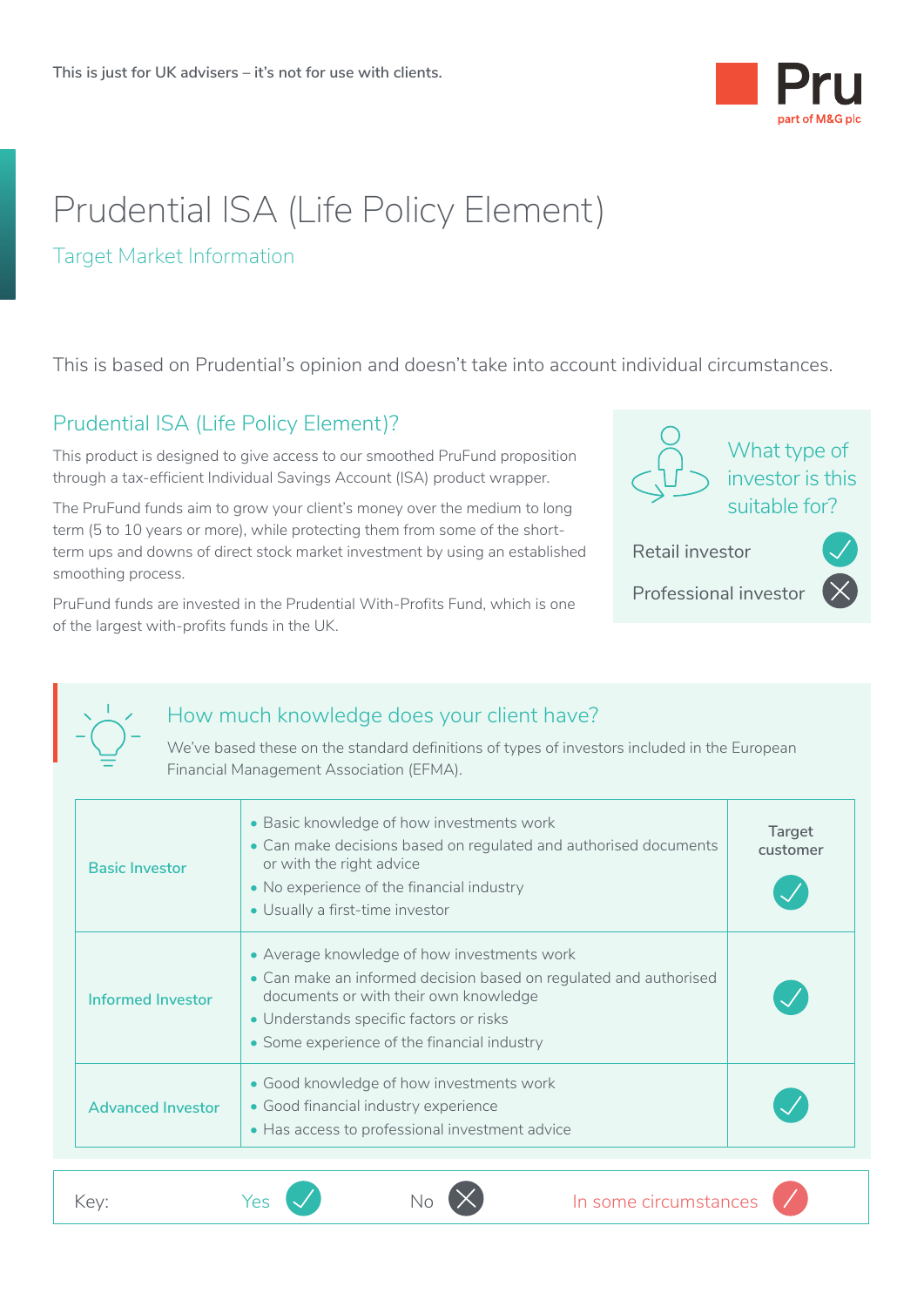## What's your client's capacity to lose capital?

| How much capital<br>loss can they take? | <b>Definition</b>                                                                                                 | <b>Target</b><br>customer  | Comments                                                                                   |
|-----------------------------------------|-------------------------------------------------------------------------------------------------------------------|----------------------------|--------------------------------------------------------------------------------------------|
| <b>Unlimited</b>                        | Clients can afford to<br>lose all capital.                                                                        | $\bigvee$                  | You can offer this product to a client who is able to lose<br>all capital.                 |
| Limited                                 | Clients are looking to<br>keep their capital or<br>can afford to lose a<br>certain amount, set by<br>the product. | $\boldsymbol{\mathcal{L}}$ | You can offer this product to a client who is able to<br>accept a limited fall in capital. |
| <b>None</b>                             | Clients can't accept<br>any capital loss.                                                                         | $\times$                   | You shouldn't offer this product to a client that can't<br>lose capital.                   |
|                                         |                                                                                                                   |                            |                                                                                            |

## What's your client's risk appetite?

This is Prudential's view of investment risk, and may differ from others.

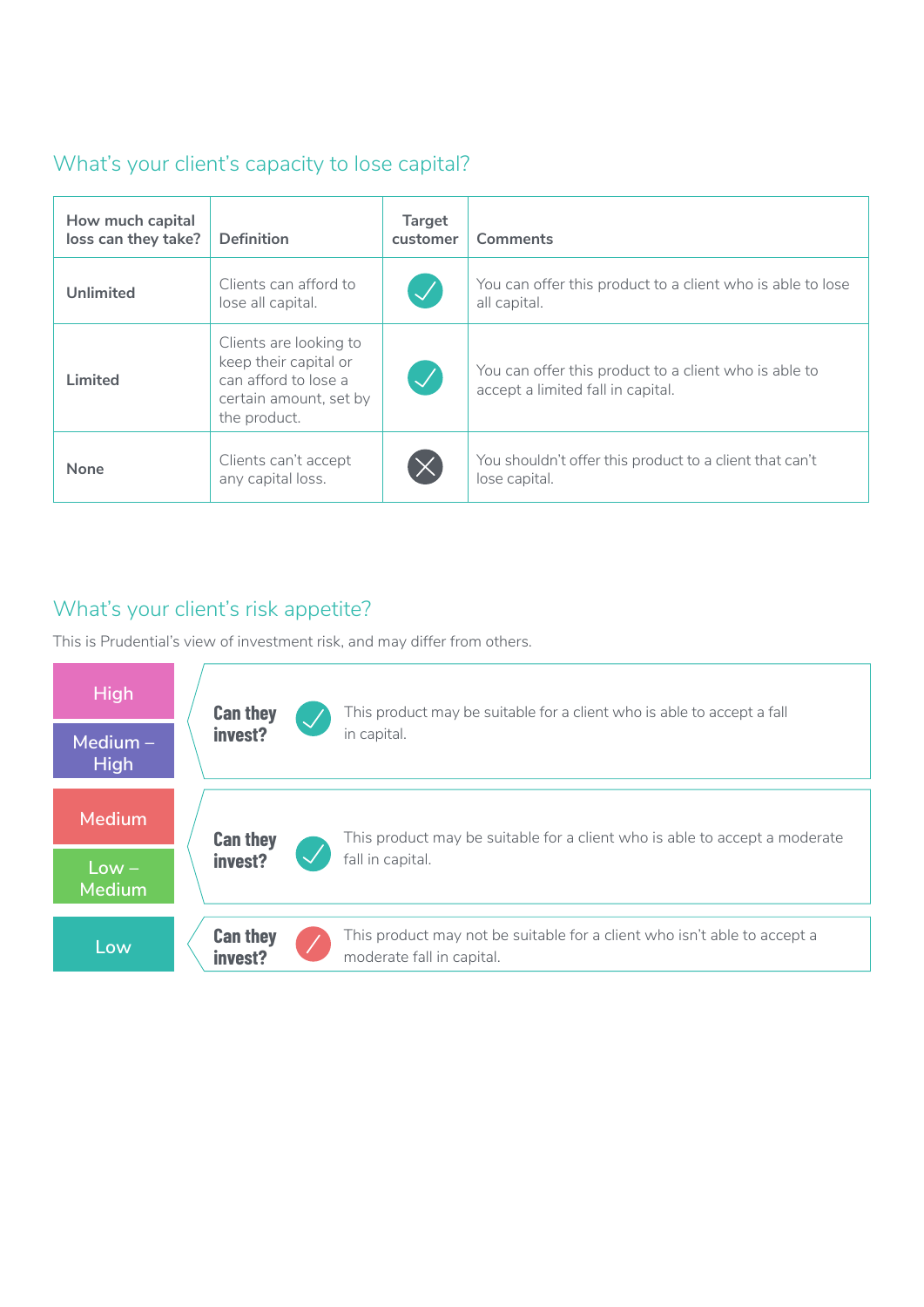# How does this product meet your client's objectives and needs?

| Preservation of capital | This product is not designed for the preservation of capital.                                                                                                                                                                                                                                                                                                            |
|-------------------------|--------------------------------------------------------------------------------------------------------------------------------------------------------------------------------------------------------------------------------------------------------------------------------------------------------------------------------------------------------------------------|
| Growth                  | This product offers the opportunity for capital growth. But if your client takes<br>more money out of the plan, including charges, than the amount of growth,<br>this will reduce the value of the investment.                                                                                                                                                           |
| Income                  | Client's can take a regular income from this product. The total value of the<br>regular withdrawals to be taken in any 12 month period must not exceed<br>100% of the value of your client's Prudential ISA. This calculation is performed<br>when the withdrawal is established, on its re-commencement following any<br>suspension, or should the amount be increased. |
| Time Horizon            | The recommended holding period is 5 to 10 years or more.                                                                                                                                                                                                                                                                                                                 |
| <b>Maturity Date</b>    | This is a whole of life product so has no fixed maturity date.                                                                                                                                                                                                                                                                                                           |

# How do your clients invest in this product?

| <b>Execution Only</b> | $(\times$ | This product shouldn't be sold on an Execution Only basis. |
|-----------------------|-----------|------------------------------------------------------------|
| Non-Advised           | $(\times$ | This product shouldn't be sold on a Non-Advised basis.     |
| Advised               |           | This product is available on an Advised basis.             |
|                       |           |                                                            |



For more information, please contact your Prudential Account Manager.